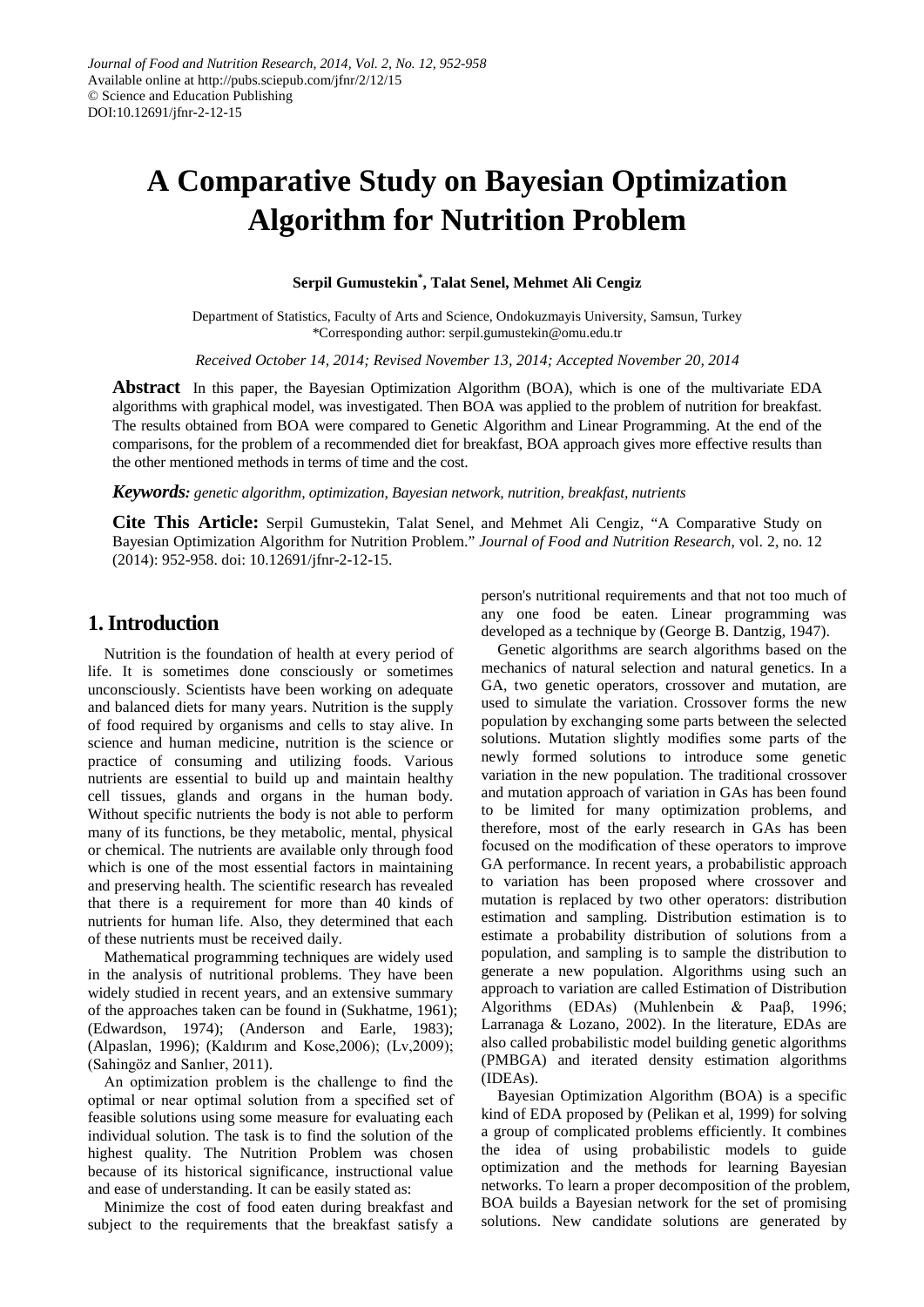sampling the built network. BOA generates the initial population of strings at random with a uniform distribution over all possible strings. The population is updated for a number of iterations (generations), each consisting of four steps. First, promising solutions are selected from the current population using a GA selection method, such as tournament and truncation selection. Second, a Bayesian network that fits the population of promising solutions is constructed. Third, new candidate solutions are generated by sampling the built Bayesian network. Fourth, the new candidate solutions are incorporated into the original population, replacing some of the old ones or all of them. The above four steps are repeated until some termination criteria are met.

Bayesian network (Pearl,1998) was used in the proposed Bayesian optimization algorithm to solve the nutrition problem. A Bayesian network is a directed acyclic graph with each node corresponding to one variable, and each variable corresponding to the individual rule by which a nutrition problem will be constructed step by step. The causal relationship between two variables is represented by a directed edge between the two corresponding nodes. The Bayesian optimization algorithm is applied to learn to identify good partial solutions and to complete them by building a Bayesian network of the joint distribution of solutions (Pelikan et al, 1999); (Pelikan and Goldberg, 2000). The conditional probabilities are computed according to an initial set of promising solutions. Subsequently, each new instance for each node is generated by using the corresponding conditional probabilities, until values for all nodes have been generated. If stopping conditions are not met, the conditional probabilities for all nodes in the Bayesian network are updated again using the current set of rule strings. The algorithm thereby tries to explicitly identify and mix promising building blocks.

In our nutrition problem, a linear programming model was constructed using real data to meet the needs of the average daily nutrient requirement for adequate and balanced nutrition with 10 nutrients and 20 foodstuffs for breakfast. Then the model was solved by using Bayesian Optimization Algorithm (BOA), Genetic Algorithm (GA) and Linear Programming (LP). The results were then compared to each other. The results obtained with a Bayesian optimization algorithm show that reduced time and cost savings were achieved.

# **2. Materials and Methods**

The first step is to assign variables for the amounts of food that we are looking for and parameters for the data that we know.

### **2.1. Linear Programming**

In mathematical terms, linear programming is a tool to optimize (minimize or maximize) a linear function of a set of decision variables while respecting multiple linear constraints.

The Nutrition Problem can be formulated mathematically as a linear programming problem as shown below. Sets:

F: Set of foods

N: Set of nutrients

Parameters:

 $a_{ii}$  = amount of nutrient j in food i,  $\forall i \in F, \forall j \in N$ 

 $c_i$  = costperservingoffoodi,  $\forall i \in F$ 

 $F_{\text{min}_i}$  = minimum number of required servings of food i,  $\forall i \in F$ 

 $F_{\text{max}_i}$  = maximum allowable number of servings of

food i,  $\forall i \in F$ 

 $N_{\text{min}}$ , = minimum required level of nutrient j,  $\forall j \in N$ 

$$
N_{\text{max }j} = \text{maximum allowable level of nutrient } j, \forall j \in N
$$

Decision Variables:

 $X_i$  = Number of servings of food i to consume,  $\forall i \in F$ Objective Function:

Minimize the total cost of the breakfast.

$$
\text{Minimize } \sum_{i \in F} c_i X_i \tag{1}
$$

Constraints:

Constraint Set 1: For each nutrient  $j \in N$ , at least meet the minimum required level.

$$
\sum_{i\in F} a_{ij}X_i \geq N_{\min_j}, \forall j\in N \tag{2}
$$

Constraint Set 2: For each nutrient  $j \in N$ , do not exceed the maximum allowable level.

$$
\sum_{i \in F} a_{ij} X_i \le N_{\max_j}, \forall j \in N
$$
 (3)

Constraint Set 3: For each food  $i \in F$ , select at least the minimum required number of servings.

$$
X_i \ge F_{\min_i}, \forall i \in F \tag{4}
$$

Constraint Set 4: For each food  $i \in F$ , do not exceed the maximum allowable number of servings.

$$
X_i \le F_{\text{max}_i}, \forall i \in F \tag{5}
$$

#### **2.1.1. Objective function**

We express our decision variables as follows.  $X_1$ :Bread,  $X_2$ :Sausage,  $X_3$ :Wiener,  $X_4$ :Salami,  $X_5$ :Milk,  $X_6$ :White Cheese,  $X_7$ :Cheddar Cheese,  $X_8$ : Tulum Cheese,  $X_9$ :Curd Cheese,  $X_{10}$ : Egg,  $X_{11}$ : Butter,  $X_{12}$ : Margarine,  $X_{13}$ : Tomato,  $X_{14}$ : Cucumber,  $X_{15}$ : Black Olives,  $X_{16}$ : Green Olives,  $X_{17}$ :Jam,  $X_{18}$ :Honey,  $X_{19}$ :Sesame Oil,  $X_{20}$ :Boiled Grape Juice. The prices corresponding to 1 gram of the nutrients eaten for breakfast are given in the [Table 1](#page-1-0) and Nutritional composition of foods (100 grams) eaten for breakfast are given in the [Table 2.](#page-2-0)

**Table 1. The prices corresponding to 1 gram of the nutrients for breakfast**

<span id="page-1-0"></span>

| Nutrient              | Price     | Nutrient                  | Price     |  |
|-----------------------|-----------|---------------------------|-----------|--|
| <b>Bread</b>          | 0.0023902 | <b>Butter</b>             | 0.0216273 |  |
| Sausage               | 0.0350945 | Margarine                 | 0.0061875 |  |
| Wiener                | 0.0274729 | Tomato                    | 0.0023685 |  |
| Salami                | 0.0273454 | Cucumber                  | 0.0018650 |  |
| Milk                  | 0.0021037 | <b>Black Olives</b>       | 0.0115866 |  |
| <b>White Cheese</b>   | 0.0139591 | Green Olives              | 0.0104020 |  |
| <b>Cheddar Cheese</b> | 0.0200363 | Jam                       | 0.0091046 |  |
| <b>Tulum Cheese</b>   | 0.0169805 | Honey                     | 0.0243544 |  |
| <b>Curd Cheese</b>    | 0.0165302 | Sesame Oil                | 0.0111757 |  |
| Egg                   | 0.0003041 | <b>Boiled Grape Juice</b> | 0.0100229 |  |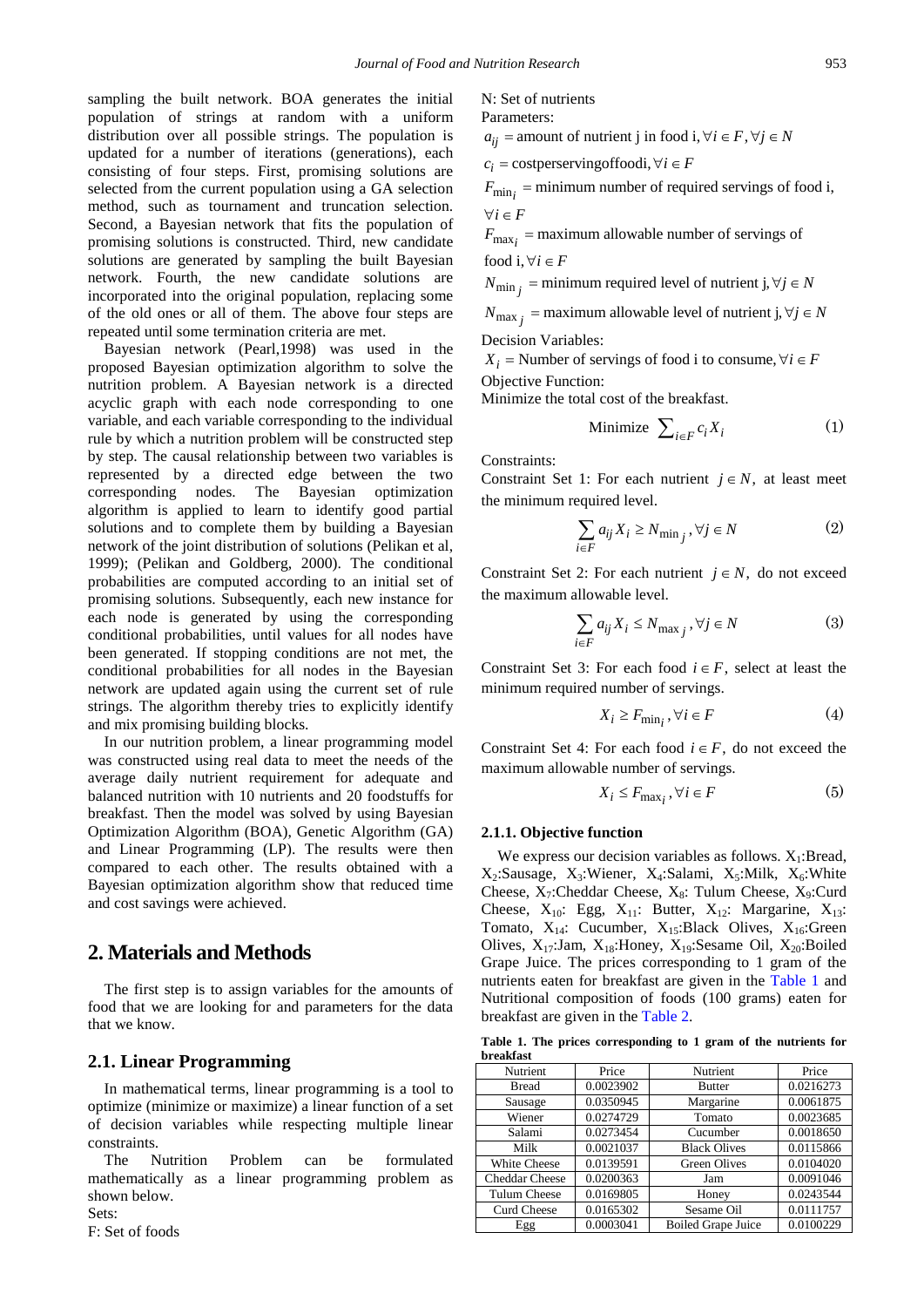<span id="page-2-0"></span>

|                            | <b>Nutrients</b>     |                         |                      |                        |                           |                              |                              |                            |                              |                                  |
|----------------------------|----------------------|-------------------------|----------------------|------------------------|---------------------------|------------------------------|------------------------------|----------------------------|------------------------------|----------------------------------|
| Nutritional<br>Composition | $X_1$<br>(Bread)     | $X_2$<br>(Sausage)      | $X_3$<br>(Wiener)    | $X_4$ (Salami)         | $X_5$ (Milk)              | $X_6$ (White<br>Cheese)      | $X_7$<br>(Cheddar<br>Cheese) | $X_8$<br>(Tulum<br>Cheese) | $X_9$ (Curd<br>Cheese)       | $X_{10}$ (Egg)                   |
| Energy (kcal)              | 276                  | 179                     | 322                  | 450                    | 50                        | 289                          | 404                          | 215                        | 72                           | 158                              |
| Protein (gr)               | 9.1                  | 21                      | 11.3                 | 23.8                   | 3.3                       | 22.5                         | 27                           | 35                         | 12.4                         | 12.1                             |
| Oil(gr)                    | 0.8                  | 10.5                    | 29.4                 | 38.1                   | 1.9                       | 21.6                         | 31.7                         | 5.6                        | 1                            | 11.2                             |
| Carbohydrate (gr)          | 56.4                 | $\Omega$                | 2.4                  | 1.2                    | 4.8                       | $\Omega$                     | 1.4                          | 3.2                        | 2.7                          | 1.2                              |
| Calcium (mg)               | 19                   | 20                      | 12                   | 14                     | 122                       | 162                          | 700                          | 0                          | 61                           | 56                               |
| Iron $(mg)$                | 0.7                  | 4.3                     | 1.3                  | 3.6                    | 0.1                       | 0.5                          | $\mathbf{1}$                 | $\overline{0}$             | 0.1                          | 2.1                              |
| Potassium (mg)             | 74                   | $\mathbf{0}$            | 159                  | $\overline{0}$         | 154                       | $\mathbf{0}$                 | 104                          | $\overline{0}$             | 86                           | 130                              |
| Sodium (mg)                | 585                  | $\overline{0}$          | $\mathbf{1}$         | $\overline{0}$         | 50                        | $\overline{0}$               | 710                          | $\theta$                   | 406                          | 138                              |
| Vitamin A                  | $\overline{0}$       | $\overline{0}$          | $\overline{0}$       | $\overline{0}$         | 205                       | 720                          | 1000                         | 1500                       | 37                           | 520                              |
| Vitamin <sub>C</sub>       | $\Omega$             | $\Omega$                | $\overline{0}$       | $\Omega$               | $\mathbf{1}$              | $\Omega$                     | $\Omega$                     | $\Omega$                   | $\Omega$                     | $\Omega$                         |
| Price (TL)                 | 0.239                | 3.509                   | 2.747                | 2.734                  | 0.210                     | 1.395                        | 2.003                        | 1.698                      | 1.653                        | 0.5                              |
|                            | <b>Nutrients</b>     |                         |                      |                        |                           |                              |                              |                            |                              |                                  |
|                            |                      |                         |                      |                        |                           |                              |                              |                            |                              |                                  |
| Nutritional<br>Composition | $X_{11}$<br>(Butter) | $X_{12}$<br>(Margarine) | $X_{13}$<br>(Tomato) | $X_{14}$<br>(Cucumber) | $X_{15}$ (Black<br>Olive) | $X_{16}$<br>(Green<br>Olive) | $X_{17}$<br>(Jam)            | $X_{18}$<br>(Honey)        | $X_{19}$<br>(Sesame)<br>Oil) | $X_{20}$ (Boiled<br>Grape Juice) |
| Energy (kcal)              | 717                  | 719                     | 22                   | 15                     | 207                       | 144                          | 272                          | 315                        | 516                          | 293                              |
| Protein (gr)               | 0.9                  | 0.9                     | 1.1                  | 0.9                    | 1.8                       | 1.5                          | 0.6                          | 0.3                        | 10.5                         | 0.6                              |
| Oil(gr)                    | 81.1                 | 80.5                    | 0.2                  | 0.1                    | 21                        | 13.5                         | 0.1                          | $\Omega$                   | 2.8                          | 0.1                              |
| Carbohydrate (gr)          | 0.1                  | 0.9                     | 4.7                  | 3.4                    | 1.1                       | 2.8                          | 70                           | 78.4                       | 53.5                         | 70.6                             |
| Calcium (mg)               | 24                   | 30                      | 13                   | 25                     | 77                        | 90                           | 20                           | 15                         | 91                           | 400                              |
| Iron $(mg)$                | 0.2                  | $\Omega$                | 0.5                  | 1.1                    | 1.6                       | $\overline{2}$               | $\mathbf{1}$                 | 0.8                        | 9                            | 10                               |
| Potassium (mg)             | 26                   | 43                      | 244                  | 160                    | $\overline{0}$            | $\mathbf{0}$                 | 88                           | $\mathbf{0}$               | $\overline{0}$               | $\Omega$                         |
| Sodium (mg)                | 826                  | 943                     | 3                    | 6                      | $\Omega$                  | $\theta$                     | 12                           | $\overline{0}$             | $\Omega$                     | $\Omega$                         |
| Vitamin A                  | 3058                 | 3307                    | 900                  | 250                    | 60                        | 300                          | 10                           | $\overline{0}$             | $\overline{0}$               | $\overline{0}$                   |
| Vitamin C                  | $\overline{0}$       | $\Omega$                | 23                   | 11                     | $\Omega$                  | $\mathbf{0}$                 | $\mathfrak{2}$               | $\overline{4}$             | $\overline{0}$               | $\Omega$                         |

**Table 2. Nutritional composition of foods (100 grams) for breakfast**

We created objective function with the help of the Eq.1 is as follows.

 $0.0139591x_6 + 0.0200363x_7 + 0.0169805x_8 +$  $0.0165302x_9 + 0.005x_{10} + 0.0216273x_{11} +$  $0.00618750x_{12} + 0.00236850x_{13} + 0.00186500x_{14} +$ Min z =  $0.00239020x_1 + 0.0350945x_2 +$  $0.0274729x_3 + 0.0273454x_4 + 0.00210370x_5 +$  $0.0115866x_{15} + 0.0104020x_{16} + 0.00910460x_{17} +$  $0.0243544x_{18} + 0.0111757x_{19} + 0.0100229x_{20}$ 

In this problem, we will be looking for the values of X. The other values are provided as input. The problem constraints can then be written as follows. Coefficients are corresponding to 1 gram of the constraint and objective function

#### **2.1.2. Constraints**

Daily minimum standards of nutritional elements for Turkey (Paker, 1996) are given in the [Table 3.](#page-2-1)

**Table 3. Daily minimum standards of nutritional elements for Turkey**

<span id="page-2-1"></span>

| Nutrients         | <b>Average Values</b> |
|-------------------|-----------------------|
| Energy (calorie)  | 2246                  |
| Protein (gr)      | 68                    |
| Oil(gr)           | 70                    |
| Carbohydrate (gr) | 326                   |
| Calcium (mg)      | 603                   |
| Iron $(mg)$       | 13                    |
| Potassium (mg)    | 3500                  |
| Sodium (mg)       | 2400                  |
| Vitamin A         | 4485                  |
| Vitamin C         | 61                    |

Our model is set up for breakfast in the morning, the weighted averages (thought to be three meals a day) 1/3 per cent constants were determined on the right-hand side. For example; energy's the weighted average value is 2246 calorie for a day and we used it  $2246/3 \approx 750$  for a breakfast.

We created constraints with the help of the Eq.2, Eq.3, Eq.4 and Eq.5 are as follows.

The minimum energy requirements for breakfast is set at 750 calorie per day.

 $2.76X_1 + 1.79X_2 + 3.22X_3 + 4.50X_4 + 0.50X_5 +$  $2.89X_6 + 4.04X_7 + 2.15X_8 + 0.72X_9 + 1.58X_{10} +$  $7.17X_{11} + 7.19X_{12} + 0.22X_{13} + 0.15X_{14} + 2.07X_{15} +$  $1.44X_{16} + 2.72X_{17} + 3.15X_{18} + 5.16X_{19} + 2.93X_{20} \ge 750$ 

The minimum protein requirements for breakfast is set at 23 gram per day.

 $0.091X_1 + 0.21X_2 + 0.113X_3 + 0.238X_4 + 0.033X_5 +$  $0.225X_6 + 0.27X_7 + 0.35X_8 + 0.124X_9 + 0.121X_{10} +$  $0.009X_{11} + 0.009X_{12} + 0.011X_{13} + 0.009X_{14} +$  $0.018X_{15} + 0.015X_{16} + 0.006X_{17} +$  $0.003X_{18} + 0.105X_{19} + 0.006X_{20} \ge 23$ 

The minimum oil requirements for breakfast is set at 24 gram per day.

 $0.008X_1 + 0.105X_2 + 0.294X_3 + 0.381X_4 + 0.019X_5 +$  $0.216X_6 + 0.317X_7 + 0.056X_8 + 0.01X_9 + 0.112X_{10} +$  $0.811X_{11} + 0.805X_{12} + 0.002X_{13} + 0.001X_{14} + 0.21X_{15} +$  $0.135X_{16} + 0.001X_{17} + 0.28X_{19} + 0.001X_{20} \ge 24$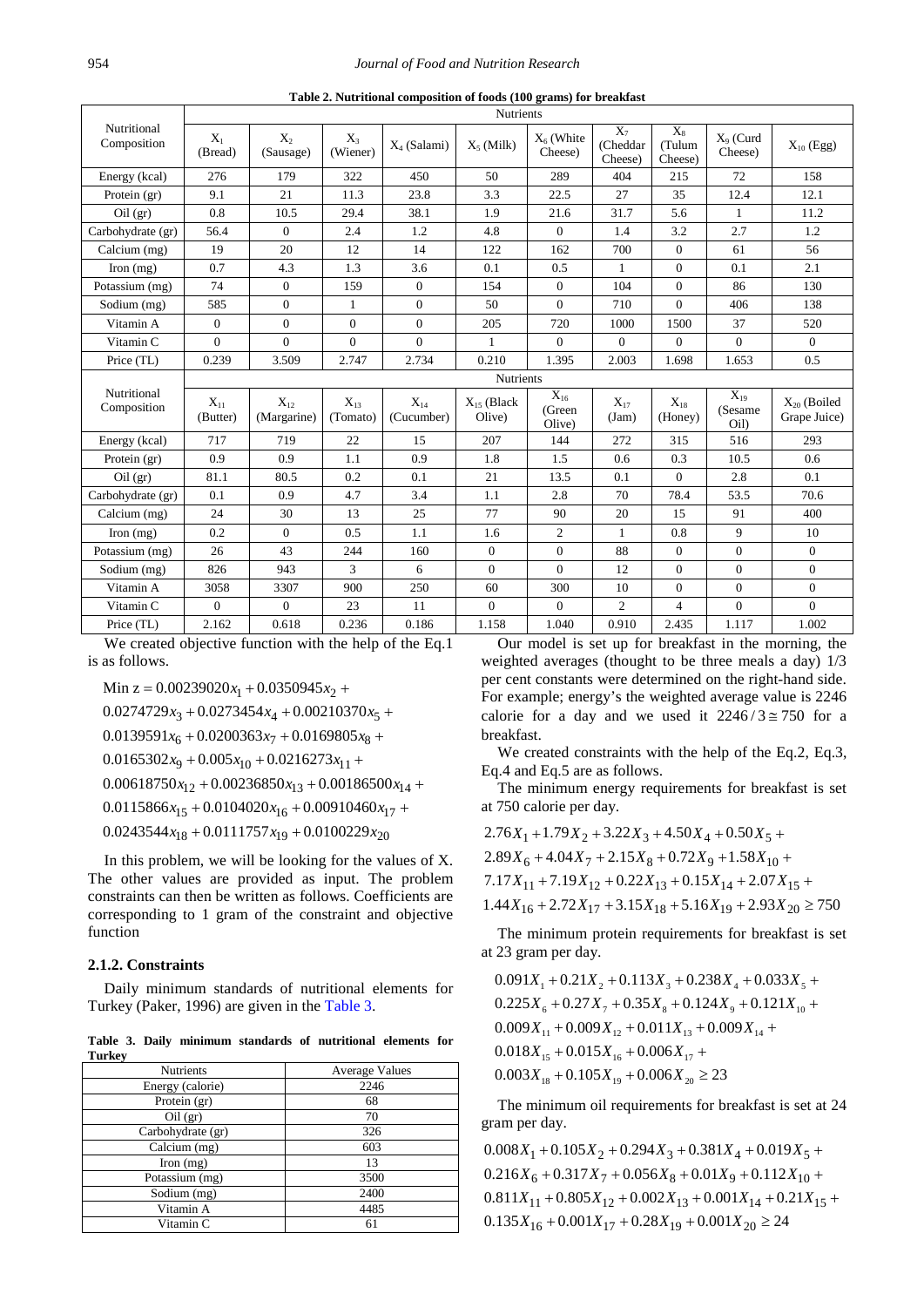The minimum carbohydrate requirements for breakfast is set at 109 gram per day.

$$
\begin{aligned} &0.564X_1+0.024X_3+0.012X_4+0.048X_5+0.014X_7\\ &+0.032X_8+0.027X_9+0.012X_{10}+0.001X_{11}+0.009X_{12}\\ &+0.047X_{13}+0.034X_{14}+0.011X_{15}+0.028X_{16}+0.70X_{17}\\ &+0.784X_{18}+0.535X_{19}+0.706X_{20}\geq109 \end{aligned}
$$

The minimum calcium requirements for breakfast is set at 201 miligram per day.

$$
0.19X_1 + 0.20X_2 + 0.12X_3 + 0.14X_4 + 1.22X_5 + 1.62X_6 + 7X_{78} + 0.61X_9 + 0.56X_{10} + 0.24X_{11} + 0.30X_{12} + 0.13X_{13} + 0.25X_{14} + 0.77X_{15} + 0.90X_{16} + 0.20X_{17} + 0.15X_{18} + 0.91X_{19} + 4X_{20} \ge 201
$$

The minimum iron requirements for breakfast is set at 5 miligram per day.

 $0.007X_1 + 0.043X_2 + 0.013X_3 + 0.036X_4 + 0.001X_5 +$  $0.005X_6 + 0.01X_7 + 0.001X_9 + 0.021X_{10} + 0.002X_{11} +$  $0.005X_{13} + 0.011X_{14} + 0.016X_{15} + 0.02X_{16} + 0.01X_{17} +$  $0.008X_{18} + 0.09X_{19} + 0.10X_{20} \ge 5$ 

The maximum potassium requirements for breakfast is set at 1167 miligram per day.

$$
0.74X_1 + 1.59X_3 + 1.54X_5 + 1.04X_7 + 0.86X_9 +
$$
  

$$
1.30X_{10} + 0.26X_{11} + 0.43X_{12} + 2.44X_{13} + 1.60X_{14} +
$$
  

$$
0.88X_{17} \le 1167
$$

The maximum sodium requirements for breakfast is set at 800 miligram per day.

$$
5.85X_1 + 0.01X_3 + 0.50X_5 + 7.10X_7 + 4.06X_9 +
$$
  

$$
1.38X_{10} + 8.26X_{11} + 9.43X_{12} + 0.03X_{13} + 0.06X_{14}
$$
  

$$
+0.12X_{17} \le 800
$$

The maximum Vitamin A requirements for breakfast is set at 1495 per day.

 $2.05X_5 + 7.20X_6 + 10X_7 + 15X_8 + 0.37X_9 + 5.20X_{10} +$  $30.58X_{11} + 33.07X_{12} + 9X_{13} + 2.50X_{14} + 0.6X_{15} +$  $3X_{16} + 0.10X_{17} \le 1495$ 

The minimum Vitamin C requirements for breakfast is set at 21 per day.

$$
0.01X_5 + 0.23X_{13} + 0.11X_{14} + 0.02X_{17} + 0.04X_{18} \ge 21
$$

and the other constraints as follows:

$$
x_1 \le 150, x_2 \le 100, x_3 \le 100,
$$
  
\n
$$
x_4 \le 100, x_5 \le 100, x_6 \le 100,
$$
  
\n
$$
x_7 \le 100, x_8 \le 100, x_9 \le 100,
$$
  
\n
$$
x_{10} \le 60, x_{11} \le 100, x_{12} \le 100,
$$
  
\n
$$
x_{13} \le 100, x_{14} \le 100, x_{15} \le 100,
$$
  
\n
$$
x_{16} \le 100, x_{17} \le 100, x_{18} \le 100,
$$
  
\n
$$
x_{19} \le 100, x_{20} \le 100
$$
  
\n
$$
x_j \ge 0
$$
  
\n
$$
j = 1, 2, ..., n
$$

The objective function is the value that we are trying to minimize. In our problem, the objective function is the cost of the entire foods. In our nutrition problem, the number of generations is fixed (up to 100), and the target is to provide effective and adequate nutrition.

#### **2.2. Genetic Algorithm for Nutrition Problem**

Genetic Algorithm is a random search algorithm that provides a robust method for searching for the optimum solution to complex problems (Goldberg,1989). In a GA, the problem is represented by a population of strings (or chromosomes, in biological terminology). Each string comprises a number of blocks, which represent the individual decision variables of the problem (genes). The variables represented in the string can be processed in an evaluation function or fitness function,which is in effect the objective function. Strings are processed and combined according to their fitness (objective function value) in order to generate new strings that contain the best features of two parent strings. Strings with the highest fitness have the greatest chance of contributing to future generations, as in the process of natural selection. Excellent introductions to GAs are given by (Goldberg,1989) and (Michalewicz ,1992).

Three fundamental operators are involved in manipulating strings and moving to a new generation: selection, crossover, and mutation. The approach taken to the operators of selection, crossover, and mutation can influence the results obtained, and different problems may require different approaches.

The main data structures in the Genetic Algorithm toolbox are chromosomes, objective function values and fitness values. The chromosome data structure stores an entire population in a single matrix of size Nind x Lind, where Nind is the number of individuals in the population and Lind is the length of the genotypic representation of those individuals. The decision variables in the genetic algorithm are obtained by applying some mapping from the chromosome representation into the decision variable space. An objective function is used to evaluate the performance of the decision variables in the problem domain. Fitness values are derived from objective function values through a scaling or ranking function.

The genetic algorithm uses three main types of rules at each step to create the next generation from the current population (Schmitt and Lothar, 2001), (Schmitt and Lothar, 2004):

- Selection rules select the individuals, called parents, that contribute to the population at the next generation.
- Crossover rules combine two parents to form children fort he next generation.
- Mutation rules apply random changes to individual parents to form children.

%function to minimize a linear equation

function  $z = objfun(x)$ 

 $z = (0.00239020* x (1) +0.0350945*x (2) +0.0274729*x (3) +0.0273454*x (4) +0.00210370*x (5)$ +0.0139591\*x(6)+0.0200363\*x(7)+0.0169805\*x(8)+0.0165302\*x(9)+0.005\*x(10) +0.0216273\*x(11)+0.00618750\*x(12)+0.00236850\*x(13)+0.00186500\*x(14) +0.0115866\*x(15)+0.0104020\*x(16)+0.00910460\*x(17)+0.0243544\*x(18)  $+0.0111757*$ x (19)  $+0.0100229*$ x (20));

**Figure 1.** M- File showing defined linear equation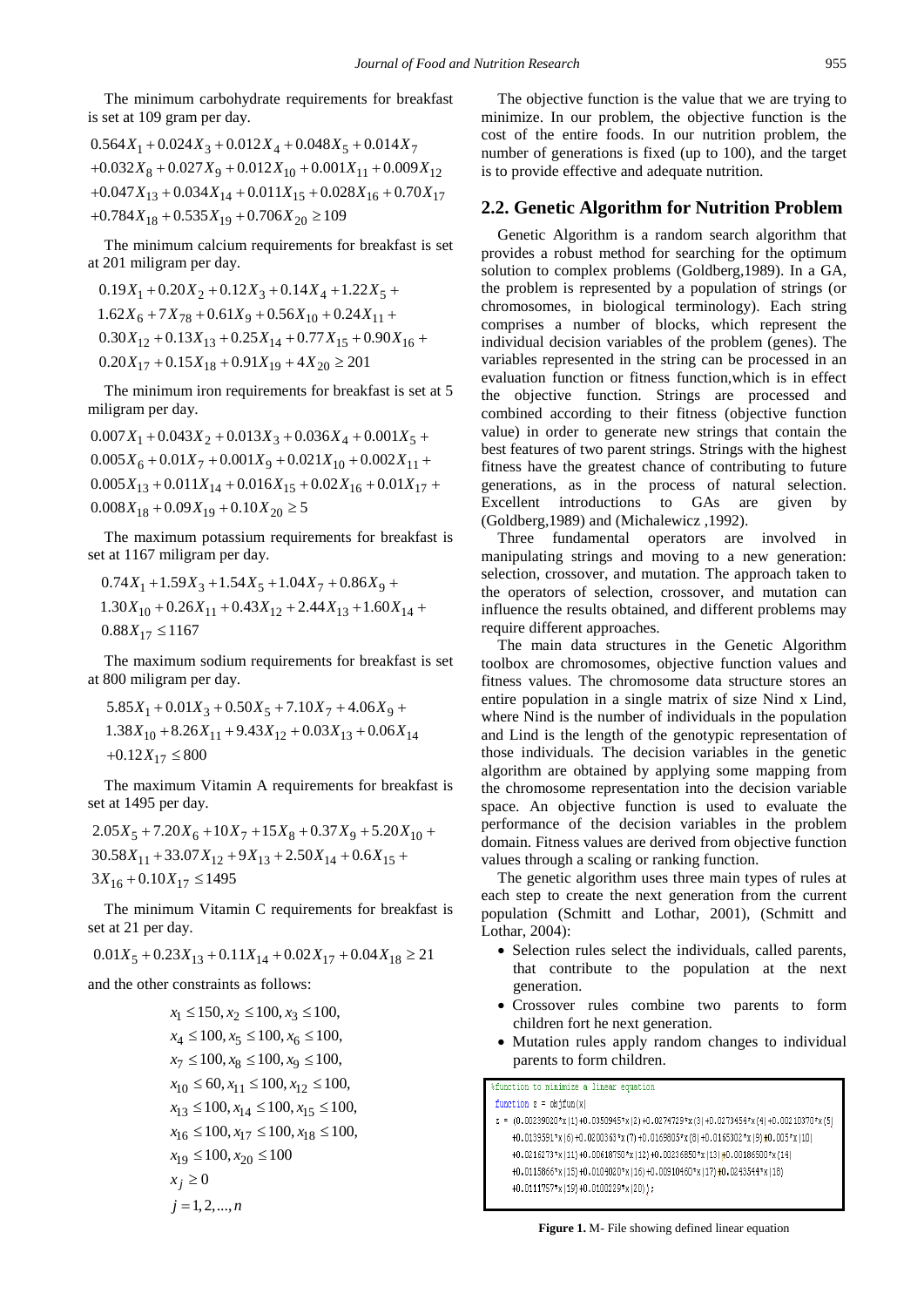In our nutrition problem, we used the Matlab – Genetic Algorithm toolbox for computational results of Genetic algorithm. We used "gatool" and minimize the our objective function (cost of the breakfast). We defined the objective function in a seperate m – file as shown in Figure 1.

## **2.3. Bayesian Optimization Algorithm for Nutrition Problem**

This section discusses the proposed Bayesian optimization algorithm for the nutrition problem, including the construction of a Bayesian network.

#### **2.3.1. The Construction of a Bayesian Network**

Bayesian networks are also called directed graphical models, in which each node corresponds to one variable, and each variable corresponds to one position in the strings representing the solutions. The relationship between two variables is represented by a directed edge between the two corresponding nodes.



**Figure 2.** A Bayesian network for breakfast

Bayesian networks are often used to model multinomial data with both discrete and continuous variables by encoding the relationship between the variables contained in the modeled data, which represents the structure of a problem. Furthermore, they are used to generate new data instances or variables instances with similar properties as those of given data. Figure 2 is the Bayesian network constructed for the nutrition problem, which is an acyclic directed graph representing the solution structure of the problem. Since a solution has no parents, it will be chosen from nodes according to their probabilities. The next will be chosen from nodes according to the probabilities conditioned on the previous nodes. This building process is repeated until the last node has been chosen. A path from nutrient 1 to nutrient m is thus formed where m is the number of the nutrient, representing a new potential solution. Since all probability values for each nutrient are normalized, we suggest the tournament method as a suitable strategy for rule selection (Goldberg, 1989).

The goal of learning is to find the variable values of all nodes that maximize the likelihood of the training data containing a number of independent cases. Thus, the learning in our case amounts to 'counting' based on a multinomial distribution. We used R programming for the Bayesian network. It calculates the conditional probabilities of each possible value for each node given all possible values of its parent nodes. Conditional probabilities as follows in [Table 4.](#page-4-0)

**Table 4. Conditional probabilities and value of probability**

<span id="page-4-0"></span>

| Conditional Probability of Each Decision Variable | Value of Probability |
|---------------------------------------------------|----------------------|
| $P(x_1)$                                          | 0.4949495            |
| $P(x_2)$                                          | 0.4848485            |
| $P(x_3)$                                          | 0.4848485            |
| $P(x_4) = P(x_4   x_{11})$                        | 0.4                  |
| $P(x_5)$                                          | 0.4949495            |
| $P(x_6) = P(x_6   x_{12})$                        | 0.6538462            |
| $P(x_7) = P(x_7   x_4)$                           | 0.5740741            |
| $P(x_8) = P(x_8   x_7)$                           | 0.4                  |
| $P(x_9) = P(x_9   x_1, x_{15})$                   | 0.6666667            |
| $P(x_{10})$                                       | 0.5151515            |
| $P(x_{11})$                                       | 0.5555556            |
| $P(x_{12})$                                       | 0.5252525            |
| $P(x_{13}) = P(x_{13} x_6)$                       | 0.4897959            |
| $P(x_{14})$                                       | 0.4949495            |
| $P(x_{15})$                                       | 0.4747475            |
| $P(x_{16})$                                       | 0.5454545            |
| $P(x_{17}) = P(x_{17}   x_1)$                     | 0.4081633            |
| $P(x_{18})$                                       | 0.4545455            |
| $P(x_{19}) = P(x_{19}   x_{20})$                  | 0.3658537            |
| $P(x_{20})$                                       | 0.4141414            |

These probability values were used to generate new solutions. Then, the goal function with each decision variable being a probabilistic value corresponding to 1 gram of the objective coefficients were obtained by multiplying the price value.

#### **2.3.2. A Bayesian Optimization Algorithm**

This section introduces a Bayesian optimization algorithm for the nutrition problem and based on the estimation of conditional probabilities.

In the Bayesian optimization algorithm, the first population is generated at random. From the current population, a set of better strings is selected. Any selection method biased towards better fitness can be used, and in this paper, tournament selection is applied. The conditional probabilities of each node in the Bayesian network are computed. New strings are generated by using these conditional probability values, and are added into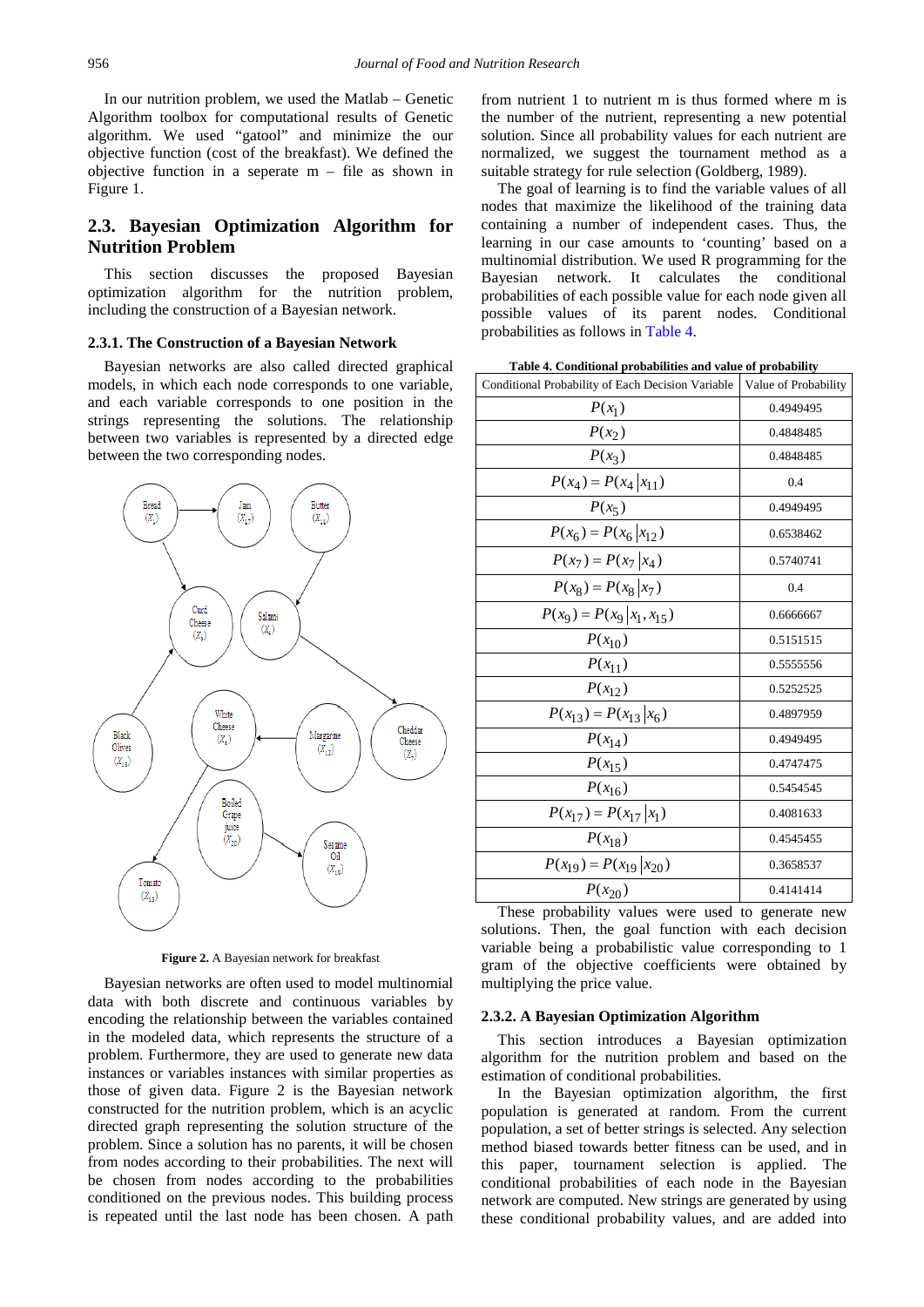the population, replacing some of the old strings. The steps of the Bayesian optimization algorithm for nutrition problem are:

1. Set  $t = 0$ , and generate an initial population  $P(0)$  at random;

2. Use tournament to select a set of promising strings  $S(t)$  from  $P(t)$ ;

3. Compute the conditional probabilities of each node according to this set of promising solutions;

4. For the each food, the tournament method is used to select string according to the conditional probabilities of all available nodes, thus obtaining a new string. A set of new strings  $O(t)$  will be generated in this way;

5. Create a new population  $P(t+1)$  by replacing some strings from  $P(t)$  with  $O(t)$ , and set  $t = t + 1$ ;

6. If the termination conditions are not met (we use 100 generations), go to step 2.

## **3. Computational Results and Discussions**

In this section we describe the computational experiments that were used to test BOA. For all experiments, real data sets as given to us by the TUIK are available. Data set consists of 20 nutrients and their prices. For all data instances, we used the following set of fixed parameters to implement our experiments. These parameters are based on our experience and intuition and thus are not necessarily the best for each instance. We have kept them the same for consistency.

#### **3.1. Details of Algorithms**

The detailed computational results over these 20 instances are listed in the tables.

- LP: optimal solutions found with linear programming software (Dowsland and Thompson, 2000);
- GA: optimal solutions found with genetic algorithm software (Matlab(R2009b))
- BOA: optimal solutions found with Bayesian optimization algorithm
- Stopping criterion: number of generations = 100, or an optimal solution is found
- Population size  $= 100$
- The number of solutions kept in each generation  $= 20$
- Number of runs per data instance  $= 20$
- Creation Function = uniform
- Selection Function = tournament
- Crossover Function  $=$  two point
- Hybrid Function  $=$  pattern search

The BOA was coded in Matlab (R2009b), and all experiments were run on the same Pentium (R) 1.60GHz PC with 1GB RAM using the Windows XP operating system. To test the robustness of the BOA, each data instance was run twenty times by fixing the above parameters and varying the pseudorandom number seed at the beginning.

#### **3.2. Analysis of Results**

First, let us see the results obtained from all of three methods.

The results obtained from the linear programming solution WinQSB package program: Bread  $(x_1 = 120.7768)$ , Milk  $(x_5 = 83.175)$ , Egg  $(x_{10} = 15.5074)$ , Margarine  $(x_{12} = 3.2020)$ , Tomato  $(x_{13} = 90.9427)$ , Sesame Oil  $(x<sub>19</sub> = 60.5612)$  and value of goal function (min.) is 1.4532.

The results obtained from the genetic algorithm solution: Bread  $(x_1 = 101.954)$ , Wiener  $(x_2 = 0.125)$ . Salami  $(x_4 = 0.125)$ , Milk  $(x_5 = 99.998)$ , White Cheese  $(x<sub>6</sub> = 1.515)$ , Cheddar Cheese  $(x<sub>7</sub> = 0.291)$ , Curd Cheese  $(x_8 = 1.977)$ , Egg  $(x_{10} = 38.507)$ , Buttter  $(x_{11} = 0.001)$ , Margarine  $(x_{12} = 9.743)$ , Tomato  $(x_{13} = 54.963)$ , Cucumber  $(x_{14} = 65.54)$ , Black Olive  $(x_{15} = 0.044)$ , Green Olive  $(x_{16} = 0.028)$ , Jam  $(x_{17} = 7.452)$ , Sesame Oil  $(x_{10} = 29.598)$ , Boiled Grape Juice  $(x_{20} = 28.629)$ and value of goal function (min.) is 1.7131.

The results obtained from the Bayesian optimization algorithm solution: Bread  $(x_1 = 0.413)$ , Sausage  $(x_2 = 0.166)$ , White Cheese  $(x_6 = 0.257)$ , Cheddar Cheese  $(x_7 = 0.233)$ , Curd Cheese  $(x_8 = 0.259)$ , Egg  $(x_{10} = 0.009)$ , Margarine  $(x_{12} = 0.042)$ , Jam  $(x_{17} = 0.121)$ , Honey  $(x_{18} = 0.288)$ , Sesame Oil  $(x_{19} = 0.206)$ , Boiled Grape Juice  $(x_{20} = 0.107)$  and value of goal function (min.) is 1.017.

<span id="page-5-0"></span>

| Table 5. All of the results obtained from Linear Programming, Genetic Algorithm and Bayesian Optimization Algorithm |                  |               |                    |                   |                   |                                        |                   |
|---------------------------------------------------------------------------------------------------------------------|------------------|---------------|--------------------|-------------------|-------------------|----------------------------------------|-------------------|
| <b>Nutrients</b>                                                                                                    | Daily<br>Minimum |               | Linear Programming | Genetic Algorithm |                   | <b>Bayesian Optimization Algorithm</b> |                   |
|                                                                                                                     | Standard         | The Amount    | The Deviation (%)  | The Amount        | The Deviation (%) | The Amount                             | The Deviation (%) |
| Energy (calorie)                                                                                                    | 750              | 754.959       | 0.04               | 751.99            | 0.0199            |                                        |                   |
| Protein (gr)                                                                                                        | 23               | 22.999        | 0.00001            | 23                | 0                 |                                        |                   |
| $Oil$ (gr)                                                                                                          | 24               | 16.95         | 0.07               | 28.71             | 0.04              |                                        |                   |
| Carbohydrate (gr)                                                                                                   | 109              | 109           | $\Omega$           | 108.99            | 0.000001          |                                        |                   |
| Calcium (mg)                                                                                                        | 201              | 201           | $\Omega$           | 336.909           | 1.359             |                                        | 8%                |
| Iron $(mg)$                                                                                                         | 5                | 7.159         | 0.02               | 5.60              | 0.006             |                                        |                   |
| Potassium (mg)                                                                                                      | 1167             | 460.90        | 7.061              | 529.72            | 6.37              | ٠                                      |                   |
| Sodium (mg)                                                                                                         | 800              | 802.45        | 0.0245             | 799.99            | 0.00002           | ٠                                      |                   |
| Vitamin A                                                                                                           | 1495             | 1175.52       | 3.19               | 1430.30           | 0.646             |                                        |                   |
| Vitamin C                                                                                                           | 21               | 21.74         | 0.0074             | 20.99             | 0.0000009         | ٠                                      |                   |
| Cost                                                                                                                |                  | 1.45          |                    | 1.71              |                   | 1.017                                  |                   |
| Total deviation                                                                                                     |                  | 10%           |                    | 8%                |                   | 8%                                     |                   |
| Solution time                                                                                                       |                  | $35\text{sn}$ | 15sn               |                   | 11 <sub>sn</sub>  |                                        |                   |

**Table 5. All of the results obtained from Linear Programming, Genetic Algorithm and Bayesian Optimization Algorithm**